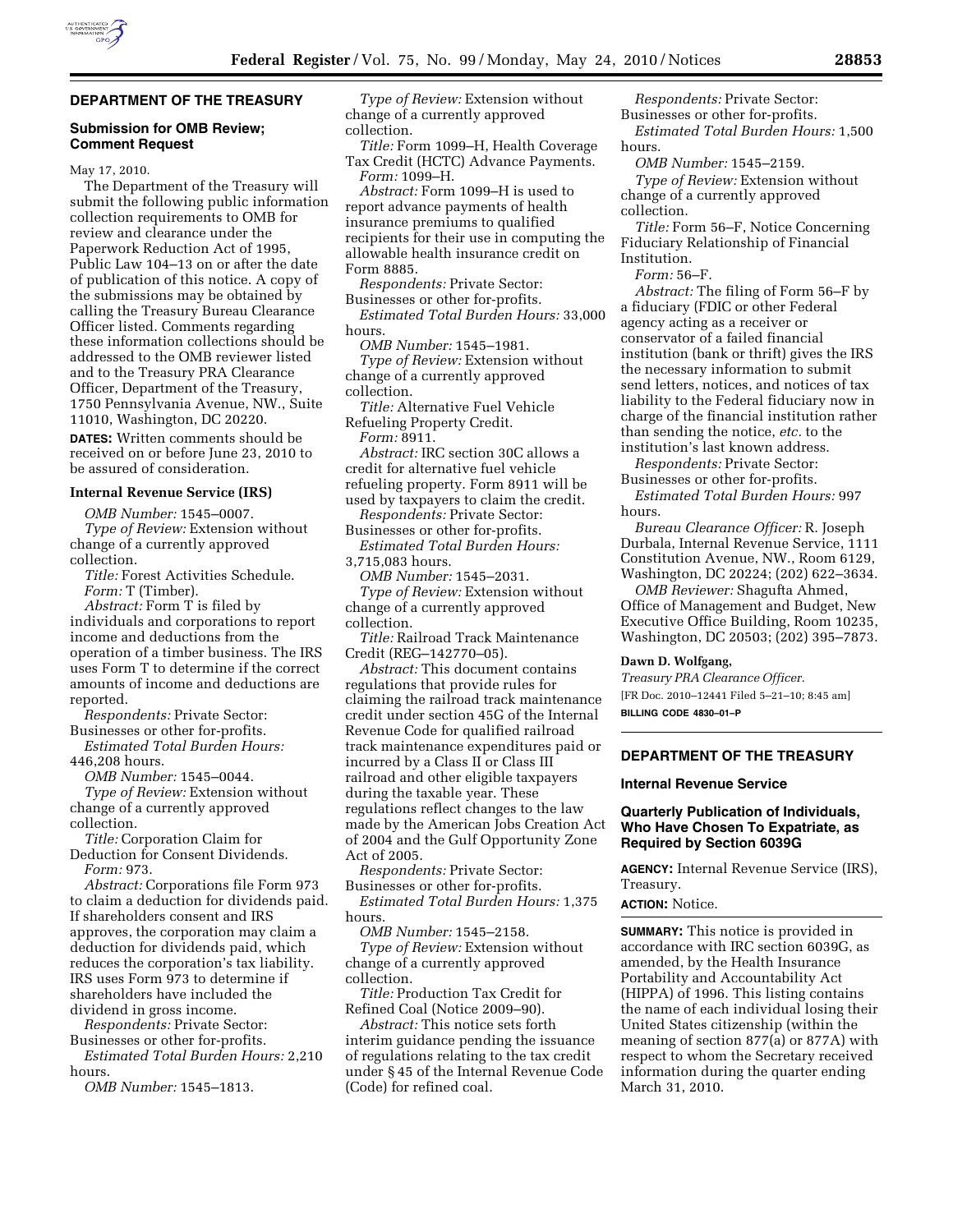$\equiv$ 

| Last name                           | First name | Middle name/initials      |
|-------------------------------------|------------|---------------------------|
|                                     |            |                           |
|                                     |            | <b>MUKESH</b>             |
|                                     |            | <b>MUKESH</b>             |
|                                     |            | <b>MALCOLM</b>            |
|                                     |            | <b>FAY</b>                |
|                                     |            | Κ                         |
|                                     |            |                           |
|                                     |            | C                         |
|                                     |            | w                         |
|                                     |            | ΙM                        |
|                                     |            |                           |
|                                     |            | <b>TIN YAU</b>            |
|                                     |            | <b>YET-WUN</b>            |
|                                     |            | YI-FEN                    |
|                                     |            | TING                      |
|                                     |            |                           |
|                                     |            |                           |
|                                     |            |                           |
|                                     |            | JEN-KWEI                  |
|                                     |            |                           |
|                                     |            | <b>CHENG</b>              |
|                                     |            | <b>KUO FENG</b>           |
|                                     |            | MICHAEL                   |
|                                     |            | SIU LING                  |
|                                     |            |                           |
|                                     |            | N                         |
|                                     |            | н                         |
|                                     |            |                           |
|                                     |            | <b>ANNE</b>               |
|                                     |            |                           |
|                                     |            | <b>CLARINA</b>            |
|                                     |            | <b>XENIA CONCHITA</b>     |
|                                     |            |                           |
|                                     |            | А                         |
|                                     |            | <b>YONG</b>               |
|                                     |            | S                         |
|                                     |            | <b>HELENE</b>             |
|                                     |            | <b>MICHELLE</b>           |
|                                     |            | ANDREW                    |
| <b>ENNS</b>                         |            | D                         |
| FANG                                |            |                           |
|                                     |            | <b>KAREN</b>              |
|                                     |            | <b>COVINHA</b>            |
|                                     |            | <b>THOMAS</b>             |
|                                     |            |                           |
|                                     |            | L                         |
|                                     |            | <b>JAMES</b>              |
|                                     |            | WHITFIELD                 |
|                                     |            | <b>GOERS</b><br>CHARMAYNE |
|                                     |            |                           |
|                                     |            |                           |
|                                     |            | <b>TAPLEY</b>             |
|                                     |            |                           |
|                                     |            | С<br>R                    |
|                                     |            |                           |
|                                     |            | <b>FREDERICK</b>          |
|                                     |            | м.                        |
|                                     |            | <b>JOHANNES</b>           |
|                                     |            | JANE                      |
| HELLMAN-MERZBACHER                  |            |                           |
|                                     |            |                           |
|                                     |            | YUK LING                  |
|                                     |            | A                         |
|                                     |            |                           |
| <u>IKEDA …………………………………………………………</u> |            |                           |
|                                     |            | <b>SCOTT</b>              |
|                                     |            |                           |
|                                     |            | <b>VINCENT</b>            |
|                                     |            | CHRISTIAN                 |
|                                     |            |                           |
|                                     |            |                           |
|                                     |            |                           |
|                                     |            |                           |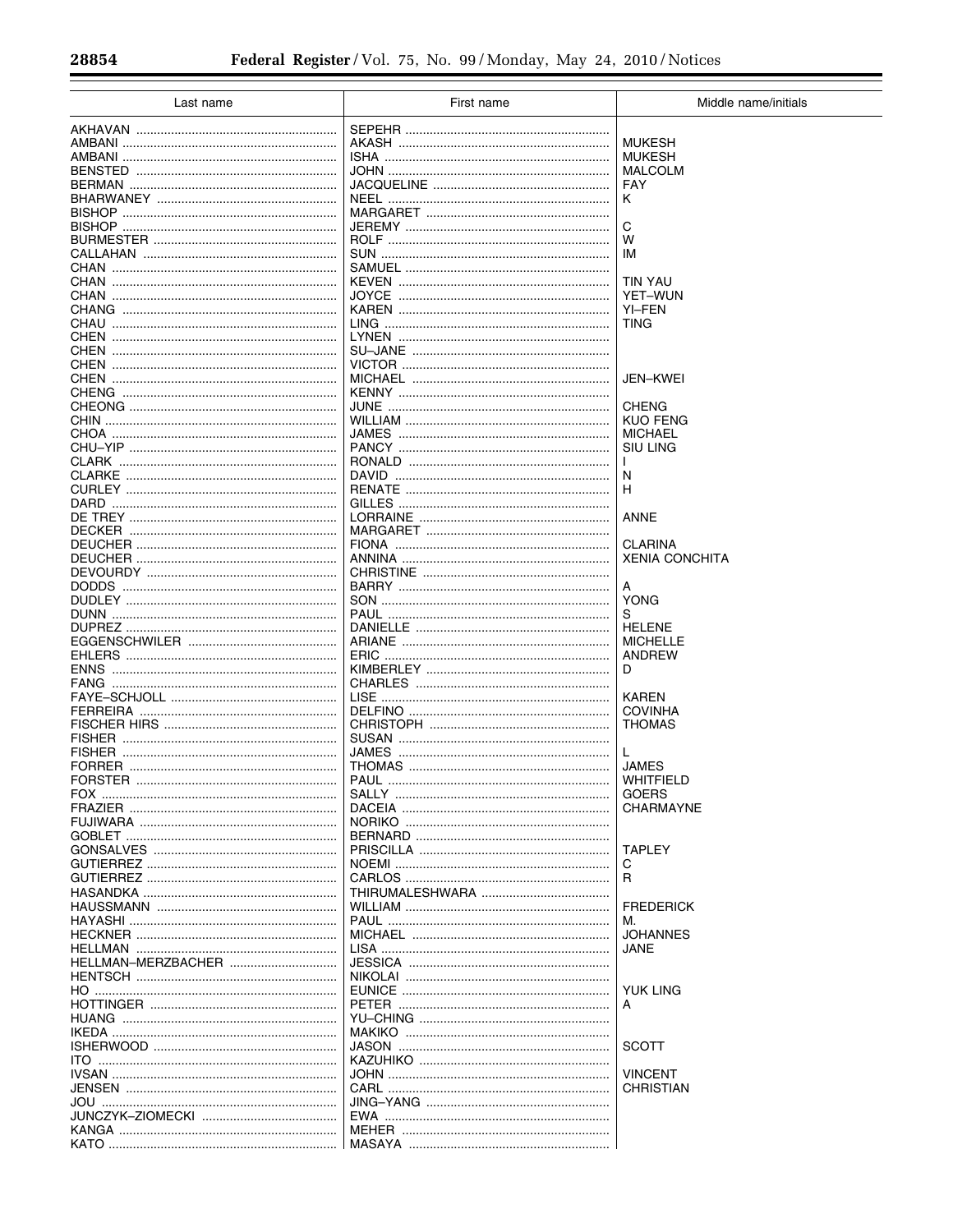Ξ

| Last name | First name                 | Middle name/initials    |
|-----------|----------------------------|-------------------------|
|           |                            |                         |
|           |                            |                         |
|           |                            |                         |
|           |                            | <b>PRESTON</b>          |
|           |                            |                         |
|           |                            | <b>ANDREAS</b>          |
|           |                            |                         |
|           |                            | <b>GEORG</b>            |
|           |                            |                         |
|           |                            | A                       |
|           |                            | <b>MARGARET</b>         |
|           |                            | <b>STEPHEN</b>          |
|           |                            |                         |
|           |                            | G                       |
|           |                            | G                       |
|           |                            |                         |
|           |                            |                         |
|           |                            | SANFORD                 |
|           |                            |                         |
|           |                            | SIU WING                |
|           |                            | <b>HASIM</b>            |
|           |                            |                         |
|           |                            |                         |
|           |                            |                         |
|           |                            |                         |
|           |                            | <b>RUTH</b>             |
|           |                            |                         |
|           |                            |                         |
|           |                            | <b>ELIZABETH</b>        |
|           |                            | JOHN                    |
|           |                            |                         |
|           |                            |                         |
|           |                            | <b>SIMONS</b>           |
|           |                            | А                       |
|           |                            | E                       |
|           |                            | P                       |
|           |                            | т                       |
|           |                            | м                       |
|           |                            | <b>WINTHROP</b><br>MARY |
|           |                            | JANE                    |
|           |                            | <b>PATRICK</b>          |
|           |                            |                         |
|           |                            | L                       |
|           |                            | <b>NICOLE</b>           |
|           |                            | PETTER                  |
|           |                            |                         |
|           |                            |                         |
|           |                            | <b>RYAN</b>             |
|           |                            | С                       |
|           |                            | N                       |
|           |                            | <b>ARTHUR</b>           |
|           |                            | м                       |
|           |                            | <b>THOMAS</b>           |
|           |                            |                         |
|           |                            | <b>RUSSELL</b>          |
|           |                            | C. K.                   |
|           |                            | WONG                    |
|           |                            | <b>HANS</b>             |
|           |                            | <b>MEKKI</b>            |
|           |                            |                         |
|           |                            |                         |
|           | ANJA ……………………………………………………… |                         |
|           |                            | м                       |
|           |                            | <b>ROGER</b>            |
|           |                            | R                       |
|           |                            | KAZI                    |
|           |                            | ZAOMING                 |
|           |                            |                         |
|           |                            |                         |
|           |                            | S                       |
|           |                            | <b>CHRISTOPHER</b>      |
|           |                            | <b>ROBERT</b>           |
|           |                            |                         |